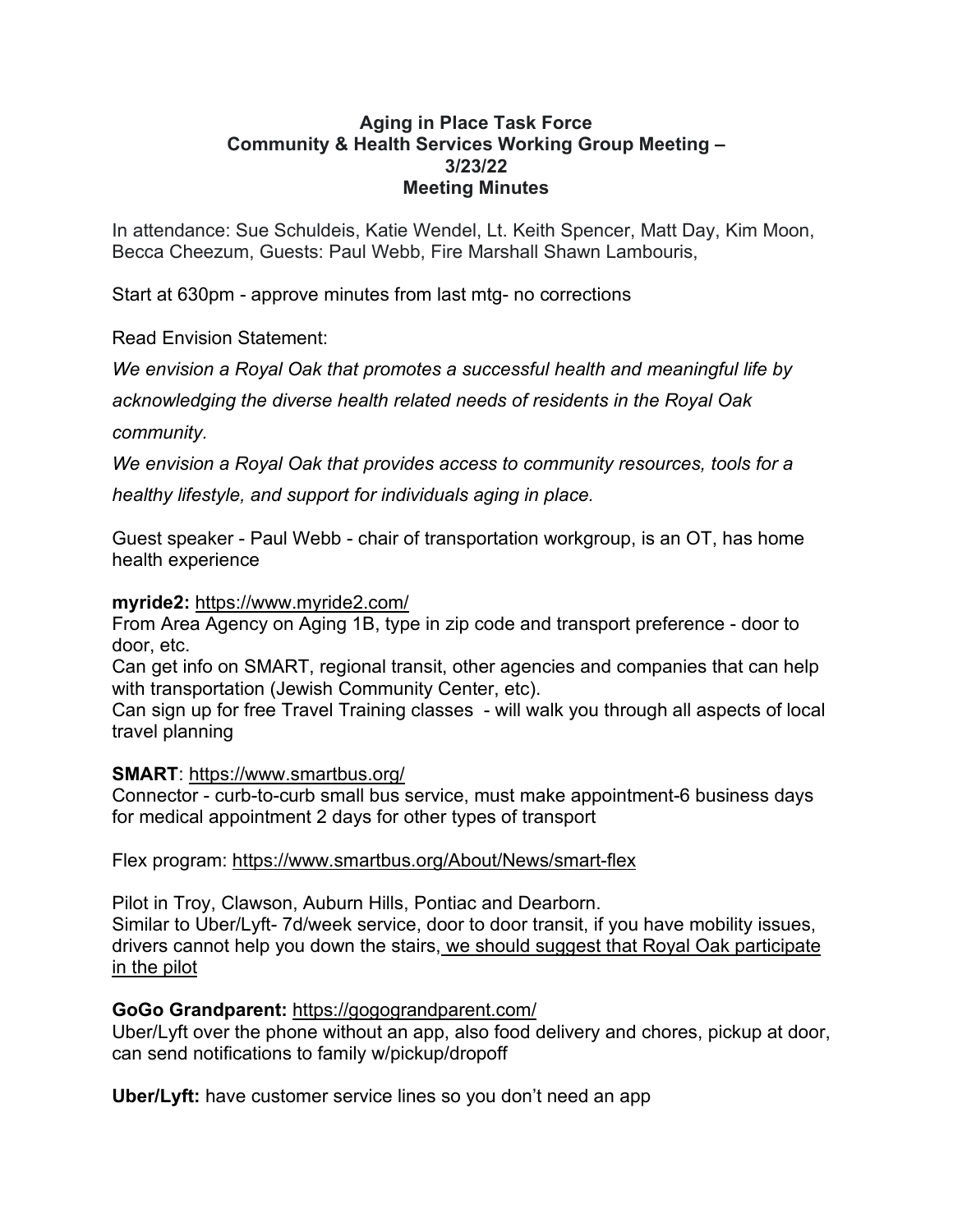**Non emergency medical transport** - mostly pay out of pocket, some insurance coverage, car/minivan, wheelchair van

**Home Healthcare** - visiting docs, IVPS [\(https://www.ivpspc.com/\)](https://www.ivpspc.com/) Visiting Physicians Association [\(https://www.visitingphysicians.com/\)](https://www.visitingphysicians.com/) both service RO, new - Ascend Medical [\(https://ascendmedical.com/\)](https://ascendmedical.com/) not just for seniors,

Services - nursing, OT, PT, speech therapy, medical social work, covered by insurance, must be homebound - walker/cane/wheelchair, leaving house is hard - confusion, on O2, etc, any doc can write a HHC order, visits about 1h, not same as private duty carelonger visits not usually covered by insurance, Beaumont and Henry Ford have their own services

Do RO seniors know about these services? Need to raise awareness. People are aware of the senior service shuttle, some people know about SMART connectors.

Cost as a transport barrier - SMART's biggest fare is \$4. Non-emergency medical transport - Ready Ride [\(http://readyridegr.com/\)](http://readyridegr.com/) - can be costly. GoGo Grandparent monthly membership fee+ 27 cents/min. Can be hard to set up a trip for multiple destinations

Oakstreet Health - offers transportation, probably just to office. Uber Health - set up by doc office.

Guest speaker - Fire Marshall Shawn Lambouris - emergency response for seniors heat waves, floods, blizzards, ice storms, power outages, etc.

How can seniors prepare for emergencies? Have food on hand, flashlight w/good batteries, smoke detectors w/backup batteries

Senior apartments - can't do annual inspections, need more fire inspectors to check sprinkler systems, alarms/smoke detectors, check exit signs, emergency lights, make sure exit doors are free of obstructions, wheelchairs will fit through, safe, clean, easy to exit - takes disabled/elderly longer to get out of buildings.

911 gets lots of ph calls from elderly/disabled due to falls

Need - more fire inspectors and a consistent 3rd ambulance, cut back to 2 ambulances in 2008, only have 3 ambulances infrequently, need assist from surrounding communities - Ferndale, Madison Hts, Birmingham

Ambulances are at the fire stations downtown on 6th street and at 13 and Woodward. The fire station at Rochester and 13 usually doesn't have an ambulance.

Use of the library and senior centers as warming/cooling centers, depends on scope of event, city manager will speak to fire chief, overall Oakland County emergency prep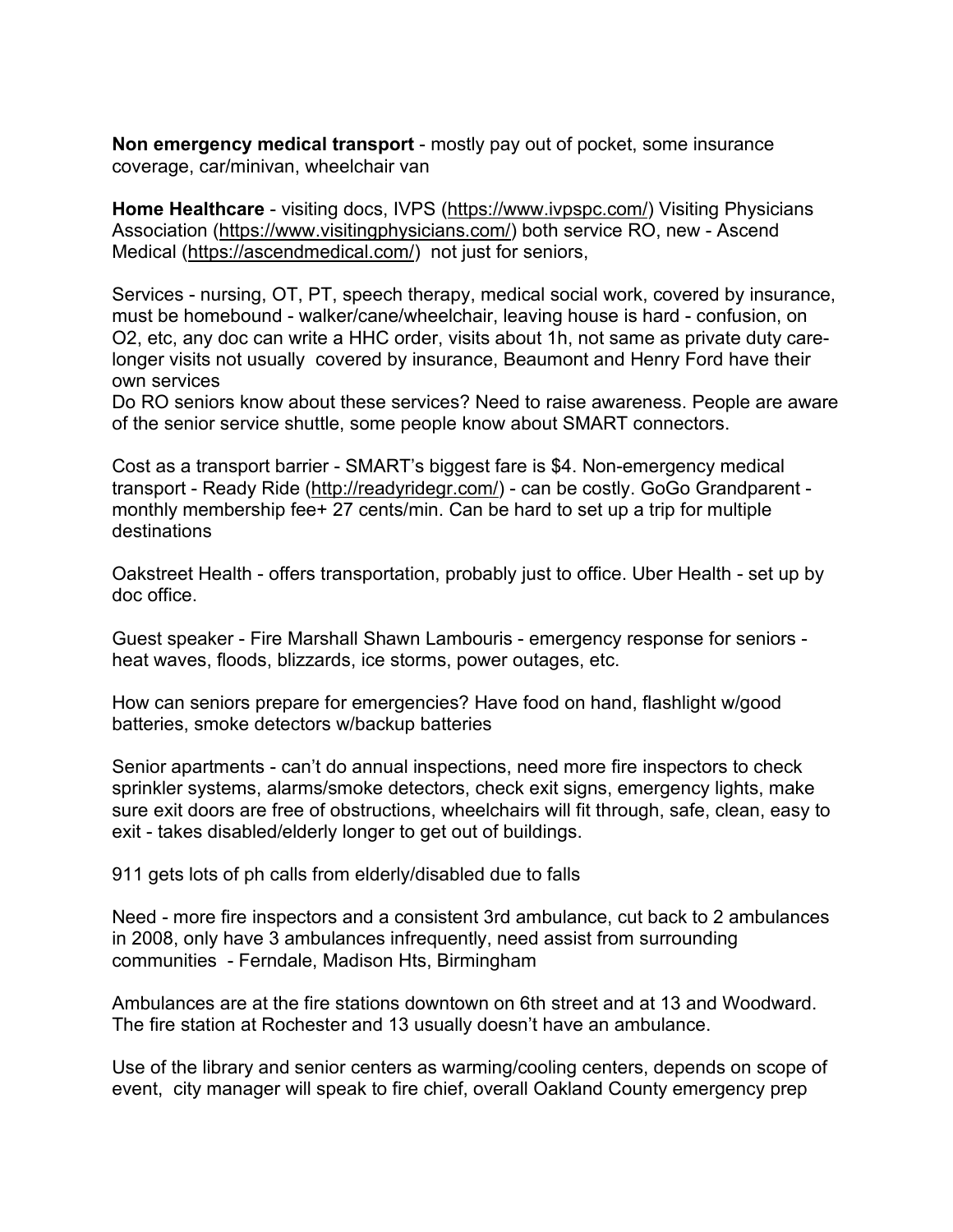plan, coordinate w/Oakland County Emergency Management System, city emergency ops plan, every dept. has a part in the plan

**ROSES:** <https://www.romi.gov/387/Royal-Oak-Senior-Essential-Services-ROSE> Must be a RO resident and low income to qualify, worker reaches out to senior, can get a ride if temporarily disabled, people don't know about resources, need more communication to get people to sign up to do tasks, frame it as community service, match people by geographic area

What to do about people that are just above the income level for ROSES, finding contractors for any work is very difficult right now, age requirements for contractors must be at least 18

Work w/churches - Becca is working w/Sarah in engagement group, large task

# **Dementia Friends**:<https://dementiafriendsusa.org/>

Free training for everyday people who interact w/the public, next workshops are 4/18, 6/9, 9/15, virtual, 60-90 min workshop, learn skills, dispel dementia myths, specific communication ideas, provide a statement instead of a question, visual cues for words, reading can be difficult, takes longer to process information, don't ask lots of questions. Recommend city host training.

Need recommendations to give to the city- short term - 3 to 6 months Now is a good time, city is getting funding from CARES act, ARPA funds, etc.

Playing Cards - events at senior center, get seniors in contact w/city leaders

Centralized resource guide - need to make sure it stays current, available in different formats, online, by telephone, senior center "yellow pages", mail to homes

Get word out about transport options, how is info sent out/received, coordinate w/HFHS/Beaumont for lunch and learns in collaboration w/the library

Site of care - part of overall resource guide, insurance companies do a lot of education in this area

Education on financial scams - LaToya Hall from SAFE - Successful Aging Through Financial Empowerment:

[https://iog.wayne.edu/outreach/success-after-financial-exploitation--safe](https://iog.wayne.edu/outreach/success-after-financial-exploitation--safe-)help people who have been scammed, help w/credit scores, police dept can help w/this too - how to make a police report, how to get resolution, roadblocks in investigations

Resource guide for anyone who is food insecure - city, county, state, faith orgs food access - meals on wheels, Open Hands food pantry [\(https://openhandspantry.org/\)](https://openhandspantry.org/), senior center has small pantry